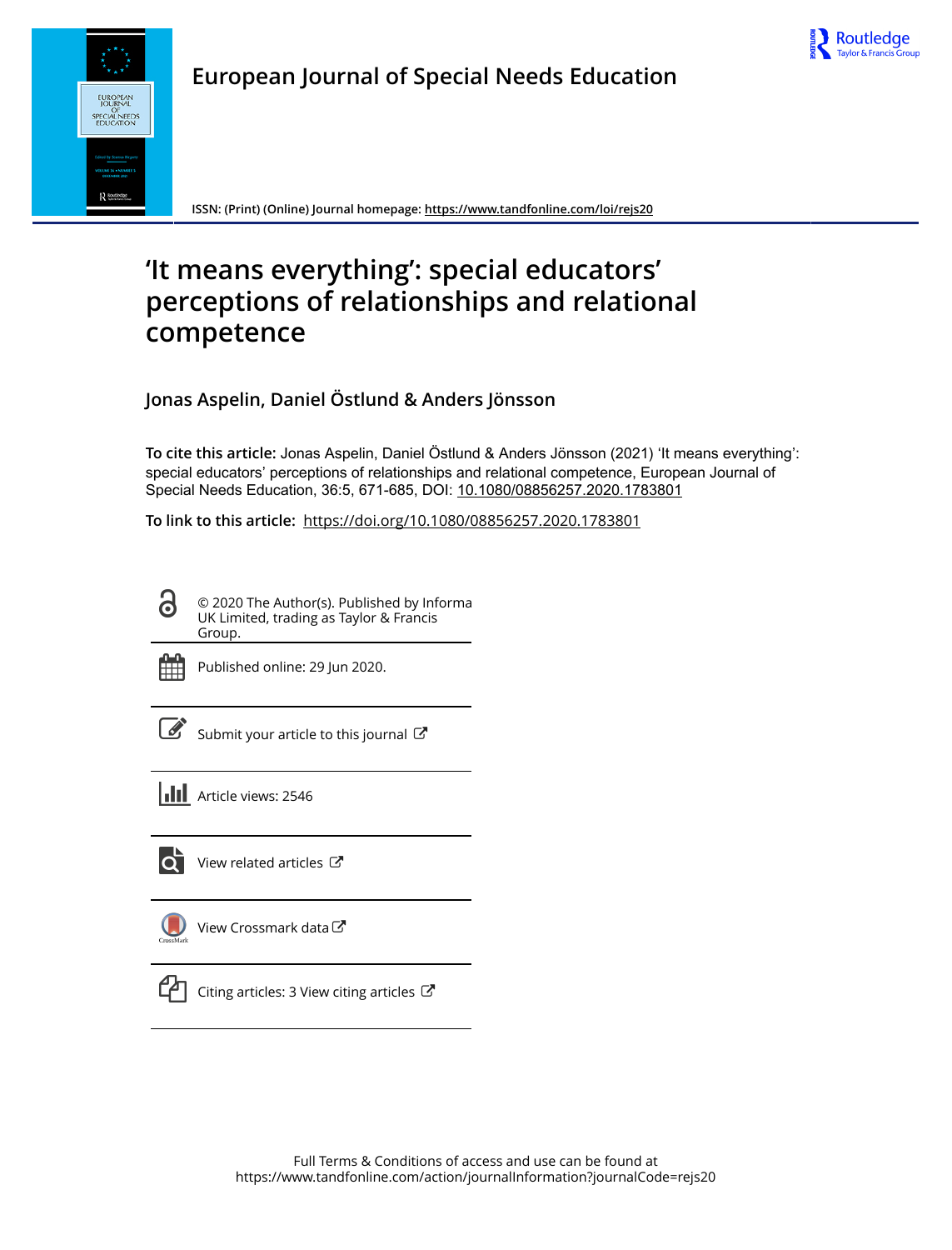#### **ARTICLE**

**a** OPEN ACCESS **a** Check for updates

Routledae Taylor & Francis Group

# **'It means everything': special educators' perceptions of relationships and relational competence**

Jo[n](http://orcid.org/0000-0002-3251-6082)as Aspelin **D**, Daniel Östlun[d](http://orcid.org/0000-0001-5196-4844) **D** and Anders Jönsson **D** 

Faculty of Teacher Education, Kristianstad University, Kristianstad, Sweden

#### **ABSTRACT**

A compelling body of international research demonstrates that a positive, supportive teacher-student relationship is essential for students' development, especially for at-risk students. In this article, the educator's ability to build such relationships is discussed in terms of 'relational competence'. Special educators' relational competence is a largely unexplored topic. This article contributes by reporting on an interview study with 21 experienced special educators. The study focuses on the educators' perceptions of their relationships and relational competence. Two research questions (RQs) are explored: (1) What is the role of social relationships in (successful) work as a special educator? and (2) How is the relational competence of special educators realised in practice? The results are presented in themes and subthemes, and are supported by significant quotes. Regarding RQ 1, the study shows that the informants perceive positive social relationships as fundamental in their work and relational competence as particularly important in their profession. The results for RQ 2 show that relational competence is realised by an accepting attitude in the 'here and now'; by finding a personal connection to the student; and by building trusting relationships over a longer period of time. Comments on implications for special education teacher preparation are provided.

#### **ARTICLE HISTORY**

Received 2 April 2020 Accepted 15 June 2020

#### **KEYWORDS**

Teacher-student relationship; relational competence; special education; special education teacher preparation

# **Introduction**

<span id="page-1-1"></span>The idea that teachers require the capacity to build positive, supportive relationships with students is widely recognised today. In the last three decades, a compelling body of international research has demonstrated that a positive, supportive teacherstudent relationship is essential for students' social development, academic achievement, wellbeing and motivation for learning (Hughes [2012](#page-15-0); Roorda et al. [2011](#page-15-1)). Relational competence, which refers to teachers' ability to support, activate and motivate individual students and to develop relationships based on qualities such as respect and empathy, is considered to be a fundamental part of teacher professionalism (Nordenbo et al. [2008](#page-15-2)). According to Aspelin and Jonsson ([2019\)](#page-14-0) the concept of relational competence includes abilities to communicate verbally and nonverbally in order to achieve attunement in relation to students and others; to cope with emotional indicators of ongoing relationships – one's own as well as one's

<span id="page-1-0"></span>**CONTACT** Jonas Aspelin **⊠** Jonas.Aspelin@hkr.se

© 2020 The Author(s). Published by Informa UK Limited, trading as Taylor & Francis Group.

This is an Open Access article distributed under the terms of the Creative Commons Attribution-NonCommercial-NoDerivatives License (http://creativecommons.org/licenses/by-nc-nd/4.0/), which permits non-commercial re-use, distribution, and reproduction in any medium, provided the original work is properly cited, and is not altered, transformed, or built upon in any way.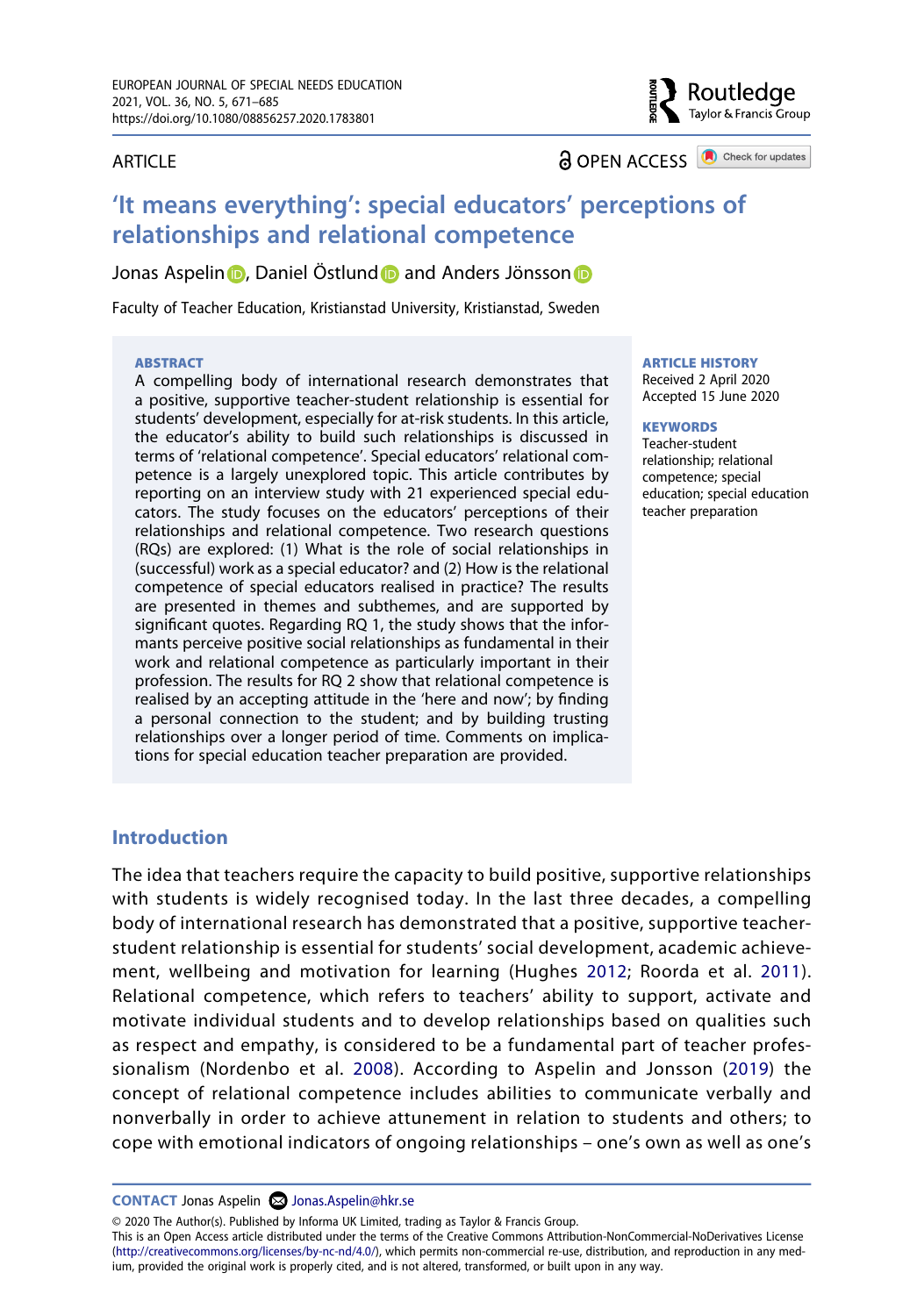partners' emotions – and to regulate the degree of closeness and distance in relationships.

<span id="page-2-6"></span><span id="page-2-3"></span>The quality of teacher-student relationships also strongly affects at-risk students and students with disabilities (Plantin Ewe [2019;](#page-15-3) Sabol and Pianta [2012](#page-15-4); Murray and Pianta [2007](#page-15-5); Rimm-Kaufman et al. [2003\)](#page-15-6). Sabol and Pianta [\(2012](#page-15-4)) claim that '... high quality relationships with teachers appear to decelerate the deleterious effects of risk and promote healthy functioning for children with externalizing and internalizing problems . . . ' (219). For at-risk students, teacher-student relationships could function as a protective factor and as a vein for development (Spilt et al. [2014](#page-15-7)). As a contrast to studies showing the positive aspects of special teacher and student relationships, Carter and Hughes ([2005\)](#page-14-1) and de Boer et al. [\(2012](#page-14-2)) show that special teachers' close attachment to students tends to suppress students' opportunities for social interaction. Östlund [\(2015](#page-15-8)) also points to the potential risk that a too close educational relationship may suppress student agency.

<span id="page-2-7"></span><span id="page-2-4"></span><span id="page-2-0"></span>Taken together, research suggests that the teacher-student relationship is crucial for educational progress, and that relational competence is an important teacher competence, not least for students in need of special support. From this background, we would expect there to be an extensive number of qualitative reports on how educators understand relational competence as part of their profession. However, international research in the field has mainly used survey-based methods, focusing on how teacher-student relationships influence students' behaviour and achievements (Hughes [2012](#page-15-0)). Qualitative studies also play a minor role for research on relationships in special needs education (see e.g. Plantin Ewe [2019\)](#page-15-3).

## <span id="page-2-5"></span>**Aim and research questions**

The present study aims to explore experienced special educators' perceptions of relational competence and how it is manifested in their occupational roles. Accordingly, the research questions (RQ) are:

RQ 1: What is the role of social relationships in (successful) work as a special educator?

RQ 2: How is the relational competence of special educators realised in practice?

# **The context of special education**

<span id="page-2-1"></span>In research and in practice, the concepts of special and inclusive education have fluid meanings (Florian [2019;](#page-14-3) Nilholm and Göransson [2017\)](#page-15-9). These concepts have evolved from a focus on students with disabilities and their physical placement to the school's ability to meet students' differences in both academic and social respects. In Sweden, there are two occupational groups – special educators (*specialpedagoger*) and special needs teachers (*speciallärare*) – working with inclusive practices and special educational needs. In this paper, we will, as suggested by Göransson et al. [\(2015\)](#page-15-10), refer to both groups as 'special educators'.

<span id="page-2-2"></span>Special education teacher preparation in Sweden comprises 90 ECTS and is a supplementary programme for teachers with at least three years of teaching experience. Sweden has a long tradition of preparing teachers to work with special education and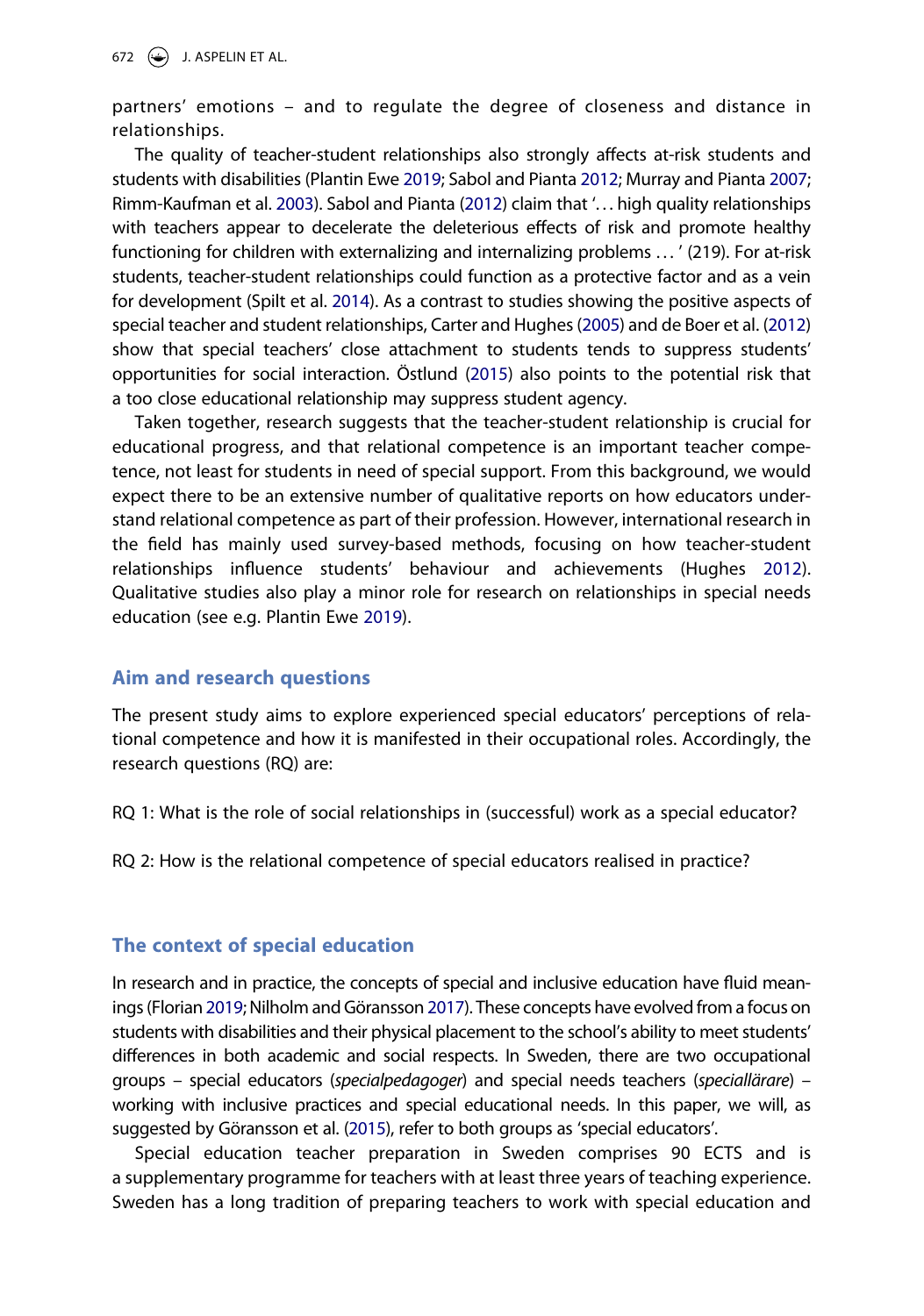<span id="page-3-5"></span><span id="page-3-2"></span>special educational needs. The precursors to today's education emerged during the second half of the 19th century and were mainly focused on the education of students with specific disabilities, such as intellectual disabilities and hearing impairments (Bladini [1990\)](#page-14-4). Since the middle of the 20th century, the state has been responsible for such programmes, which means that they are incorporated into teacher college universities. The orientations of the programmes have varied over time, but a clear focus on specific disabilities has permeated the content of the courses. In the past 30 years, a focus has also been placed on supervision, school development and inclusive practices (Bladini [1990](#page-14-4); Göransson et al. [2015\)](#page-15-10). Tissot ([2013](#page-15-11)) notes a similar change in the UK, giving Special Educational Needs Coordinators an extended responsibility to be leaders and administrators. Göransson et al. ([2015](#page-15-10)) emphasise that Swedish special educators report that they have good knowledge about mapping and evaluating individuals' learning environments and their participation. On the other hand, knowledge about the mapping and evaluation of individual learning objectives, social goals, the development of independence and the development of critical thinking is not reported. Furthermore, the special educators claim that they do not have enough knowledge about how students' influence on their own learning situation can develop. Göransson et al. [\(2015\)](#page-15-10) also stress that professionals working with students with special educational needs regard values such as relationships and equality as prominent, and emphasise learning objectives and individual freedom to a lesser extent.

## **Theoretical framework**

<span id="page-3-1"></span>This article, as well as the larger project, is situated in the field of relational pedagogy (Aspelin and Persson [2011;](#page-14-5) Bingham and Sidorkin [2004\)](#page-14-6). Research that adopts relational perspectives makes relationships the focal point of analysis. Relational studies aim to dissolve the subject–object dichotomy that has dominated Western thought for centuries (Gergen [2009](#page-14-7)). In this article, relational competence is essentially not viewed as a capability that is owned by separate agents; rather, it is seen as a phenomenon that is situated between the teacher and others.

<span id="page-3-3"></span>Later in the article, we will discuss our findings from a relational framework. When we discuss RQ 1, we will use two concepts developed by Von Wright ([2006](#page-15-12)). Von Wright introduces a distinction between a 'punctual' and a 'relational' perspective on the human being and on education. From the punctual perspective, social life (e.g. teaching) is conceived as a series of traits located within the individual and/or in his/her environment. From the relational perspective, social life is understood as ongoing interaction processes. The two perspectives imply different pedagogical attitudes. From the punctual perspective, the teacher manages the student as a closed and predictable self, and focuses on different sub-functions of the student (e.g. individual traits or capabilities). In contrast, from the relational perspective, the teacher encounters the student as an open, unpredictable self, and focuses on the student as a unique person, interacting within a particular relational context. Von Wright ([2006](#page-15-12)) emphasises that these perspectives are analytical constructions, and should not be seen as separate phenomena in real life.

<span id="page-3-6"></span><span id="page-3-4"></span><span id="page-3-0"></span>In earlier studies, relational competence has been conceptualised as an inter-human phenomenon seen through different theoretical lenses (e.g. Aspelin [2017\)](#page-14-8). When we discuss RQ 2 below, we will adopt Shibutani's ([1961 \[1995\]\)](#page-15-13) distinction between the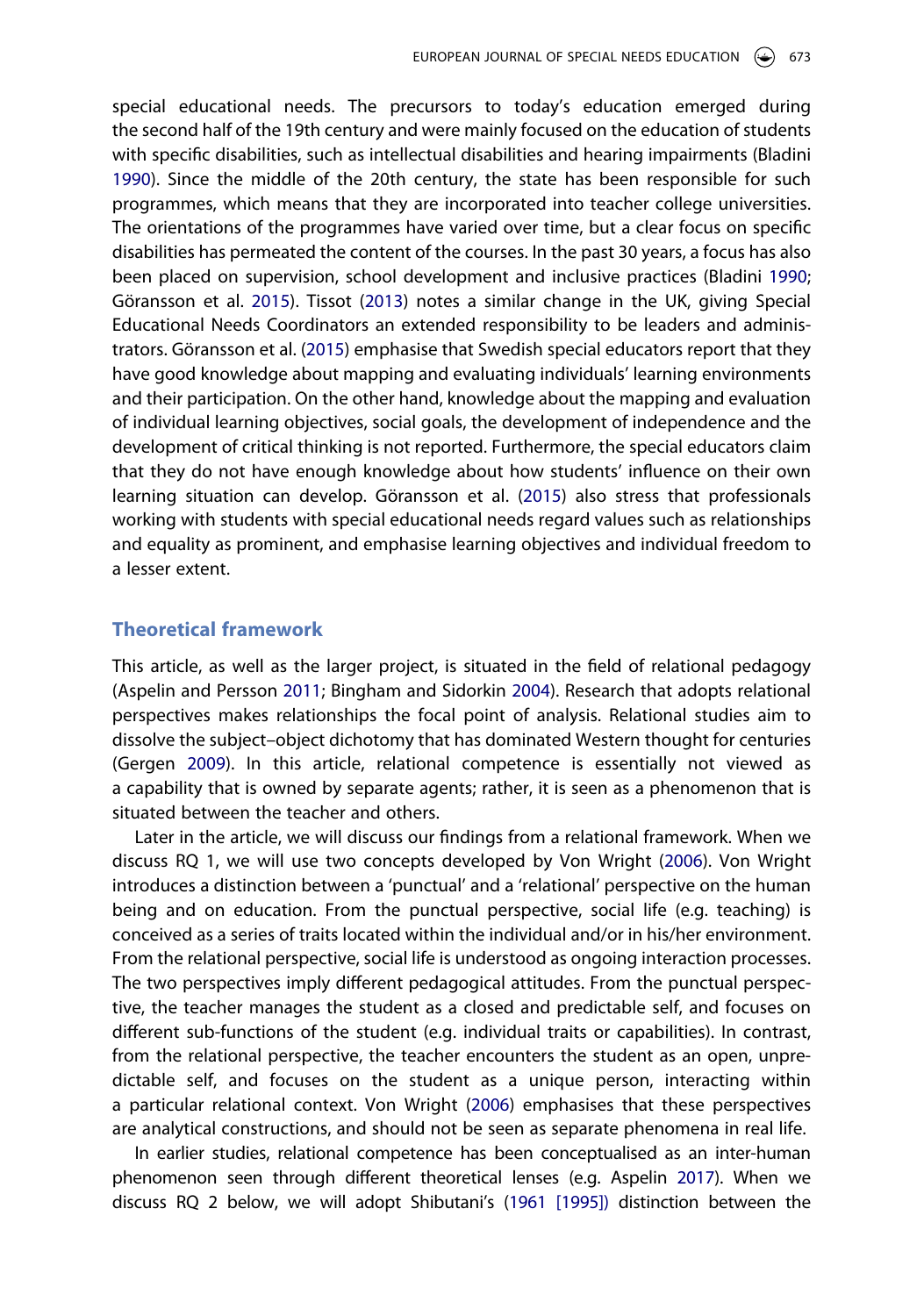674  $\bigodot$  J. ASPELIN ET AL.

'conventional role' and the 'interpersonal role'. Shibutani suggests that individuals in institutionalised contexts interact in two analytically distinguishable roles. A 'conventional role' is 'a prescribed pattern of behaviour expected of a person in a given situation by virtue of his position in the transaction' (46). An 'interpersonal role', however, is about the expectations that emerge from the participants' personality and from concrete, particular relationships: 'Each person develops his own ways of treating partners . . . by adjusting to the demands made upon him by the particular individuals with whom he comes into contact' (326). From this notion, relationally competent teachers take responsibility as educators in a conventional system, and as fellow beings in an interpersonal system.

# **Method**

#### *Sample and interviews*

This is an interview study with semi-structured interviews and qualitative thematic analysis. The sample consists of 21 special educators (19 female and two male). The educators were recruited by visiting an alumni network meeting for practicing special educators. All attendants were informed about the upcoming study and asked whether they would consider participating. Those who volunteered shared their contact information with the researchers and were later emailed about the specific date and time for the interview. Participants were also asked to provide background data on their education and current employment through a short questionnaire. This data is summarised in [Table](#page-5-0) [1](#page-5-0). As can be seen, the participants have worked as teachers for between nine to 42 years (mean  $= 19$  years) and as special educators for between one to 16 years (mean  $=$  five years). The majority of the participants have previously worked as general-education teachers, and currently work as special educators at community schools. It should be noted that the data in [Table 1](#page-5-0) is reported in order to provide an overall picture of the sample. No attempts have been made to identify potential differences between the teachers in relation to any of these factors since, due to the limited sample in this study, such differences may be purely coincidental.

The participating educators were divided into equal-sized groups, based on the geographical location of the schools, and each of the researchers was assigned to one of the groups. All of the interviews were semi-structured and followed a common interview protocol with 11 main questions, divided into three parts: (1) the perceived importance of relationships in their work as special educators, (2) the professional role of special educators, and (3) how relational work is manifested in practice. The interviews with educators were carried out at the schools where the educators worked, or at the university, and were recorded with a digital MP3 recorder. On average, the interviews lasted for approximately 52 minutes (18 h and 13 min in total). All interviews were transcribed verbatim, and the transcripts were used as data for the study.

# *Analysis*

<span id="page-4-0"></span>The interviews were analysed with conventional thematic analysis, which is a method for identifying, analysing and interpreting patterns of meaning (or 'themes') within qualitative data (Clarke and Braun [2017\)](#page-14-9). The analysis was mainly inductive in nature and followed the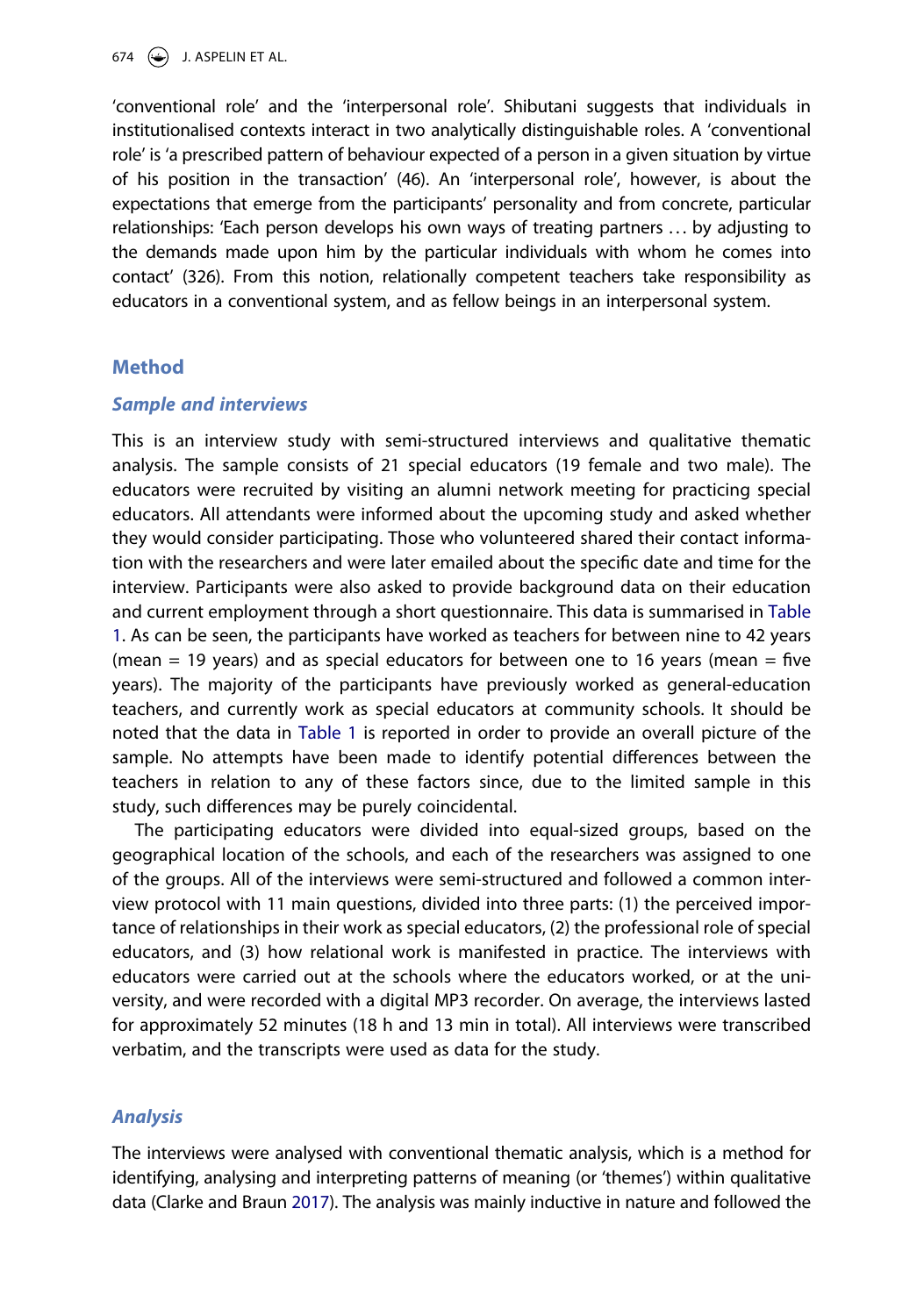| Number | Sex    | Years as a teacher | Teacher education | Years as an SE | SE specialization  | School       |
|--------|--------|--------------------|-------------------|----------------|--------------------|--------------|
| 1      | Female | 42                 | GET               | 16             |                    | <b>CS</b>    |
| 2      | Female | 21                 | <b>GET</b>        |                | <b>Mathematics</b> | CS.          |
| 3      | Female | 16                 | ST                |                |                    | <b>USS</b>   |
| 4      | Female | 27                 | <b>PST</b>        | 5              |                    | CS.          |
| 5      | Female | 11                 | <b>GET</b>        | 2              | Language           | CS           |
| 6      | Female | 11                 | <b>GET</b>        |                | ID                 | CS           |
|        | Female | 14                 | ST                | 6              |                    | CS           |
| 8      | Male   | 20                 | <b>GET</b>        | 5              |                    | CS.          |
| 9      | Female | 14                 | <b>GET</b>        |                | ID                 | <b>USSID</b> |
| 10     | Female | 20                 | <b>ST</b>         | 2              | <b>Mathematics</b> | CS.          |
| 11     | Female | 19                 | <b>ST</b>         | 2              | Language           | CS           |
| 12     | Female | 16                 | <b>GET</b>        | 4              | ID                 | CS.          |
| 13     | Female | 15                 | <b>GET</b>        | 4              | ID                 | <b>CSSID</b> |
| 14     | Female | 28                 | <b>GET</b>        | 15             |                    | <b>CS</b>    |
| 15     | Female | 9                  | <b>ST</b>         |                |                    | <b>USS</b>   |
| 16     | Female | 26                 | <b>GET</b>        | 6              |                    | CS.          |
| 17     | Female | 15                 | <b>GET</b>        |                |                    | <b>USS</b>   |
| 18     | Female | 23                 | <b>GET</b>        | 4              | ID                 | CS.          |
| 19     | Female | 14                 | <b>ST</b>         | 2              |                    | <b>USS</b>   |
| 20     | Male   | 9                  | <b>ST</b>         | 4              | ID                 | AE           |
| 21     | Female | 24                 | ST                | 9              |                    | N/A          |

<span id="page-5-0"></span>**Table 1.** Background data for participants.

**Abbreviations**: SE = Special educator teacher; GET = General-education teacher; ST = Subject teacher; PST = Preschool teacher; ID = Intellectual disability;  $CS =$  Compulsory school; CSSID = Compulsory school for students with an intellectual disability; USS = Upper-secondary school; USSID = Upper-secondary schools for students with an intellectual disability;  $AE =$  Adult education.

<span id="page-5-1"></span>procedure outlined by Braun and Clarke [\(2006](#page-14-10)), which means that the following steps were taken:

First, each individual researcher read and re-read the transcripts from his/her own interviews, noting down initial ideas. These initial ideas were then shared with the research group and the group agreed on a common coding procedure. Second, using the common coding procedure, each individual researcher systematically coded the entire dataset. The individual coding was then compared across the research group and differences were resolved through consensus decisions. Potential themes were identified. Third, each researcher collated all data relevant to one of the potential themes and checked whether the theme worked in relation to the coded extracts and the entire dataset. Themes and coded extracts were shared and discussed with the group. Fourth, each researcher wrote a description of his/her theme and any potential subthemes, and selected compelling extract examples, which were then shared and discussed with the group. Fifth, a final analysis of the selected extracts, relating back to the analysis of the research questions and literature, was made by the research group. The descriptions of the themes and subthemes, as well as the extracts, were then translated into English by the researchers.

#### **Findings**

Below, the findings are presented in four main themes together with subthemes. Significant quotes – that is, examples of central patterns distinguished in the analysis – are included under each subtheme. The number in parenthesis after each quote refers to the participant number in [Table 1](#page-5-0). Theme 1 answers RQ 1 while Themes 2–4 answer RQ 2.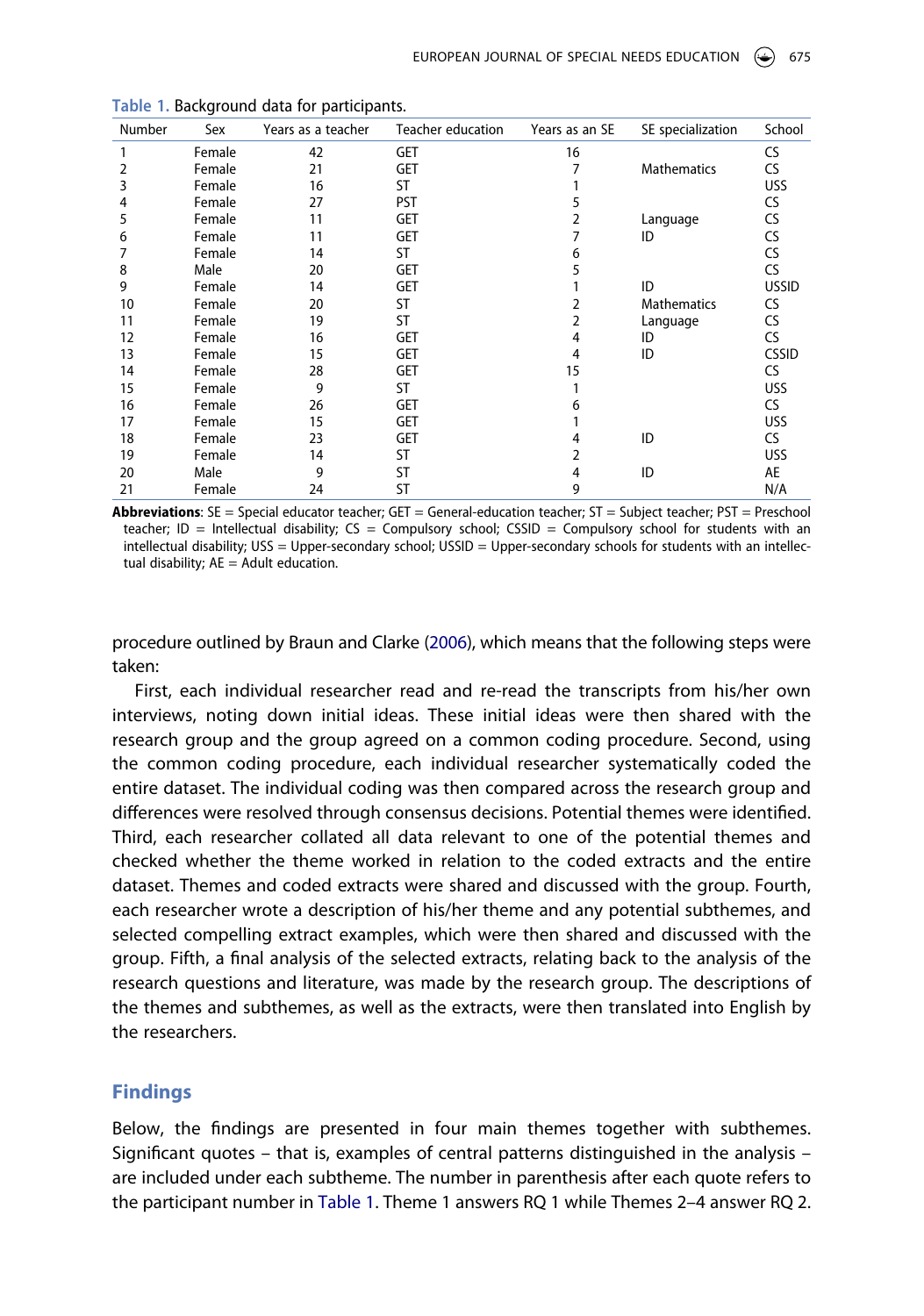676  $\bigodot$  J. ASPELIN ET AL.

# *Theme 1: special educators perceive positive relationships as the basis for their work*

The informants claim that interpersonal relationships are fundamental in education and crucial for their success as educators. They also speak of special conditions for relational competence in their work as special educators. When referring to relationships, they mainly refer to relationships with their students.

# *Interpersonal relationships are fundamental*

Almost all the informants use expressions such as 'A and O' [Alpha and Omega] or 'the basis' when they describe the meaning of relationships in their profession:

Super important. Relationship is ... the basis that makes everything work. (13)

It means everything, you won't get anywhere without them. (2).

Yes, I think it is A and O. If I don't have a positive relationship with a student, for example, in my small room, I won't be able to work with them. It wouldn't work. (18)

As shown by the quotes above, the special educators perceive positive relationships as a basis for education. They seem to conceive relationship not merely as a connection that is shaped and changed in interaction, but also as a fundamental condition for human interaction. When they speak of relationships, they mean interpersonal relationships.

# *Relational competence is of particular importance for special educators*

Several informants claim that positive relationships are especially important in their work as special educators:

I think that it is very important to have positive relationships. And it is of special importance in my role, when I meet students with special needs . . . (5)

Our students who have/ ... /severe autism have huge problems with relationships. Now, if they have that difficulty – think of how important it is that the adults around them understand the importance of creating a positive relationship. (13).

As shown by the quotes above, the special educators seem to think that relational competence is of particular importance for them as special educators. For example, the informants claim that their students are in specific need of positive relationships with educators/adults. Furthermore, since special educators meet their students less often than other educators do, relational competence becomes more critical.

# *The educators mainly speak of relationships with students*

The informants claim that their relational competence takes different forms, depending on who the other party in the relationship is:

It is the foundation, the basis, that I have a positive relationship with the students. Now, I work in a school . . . [I] mainly have students in classes 0–6, and then it is also very important to have a positive relation with the guardians. But this, how I respond to the student, how I connect to the student, is of great importance. (16).

I would say that it means everything. It is A and O. If you cannot build positive relationships . . . if you don't have positive relationships with the students, with the school staff, with your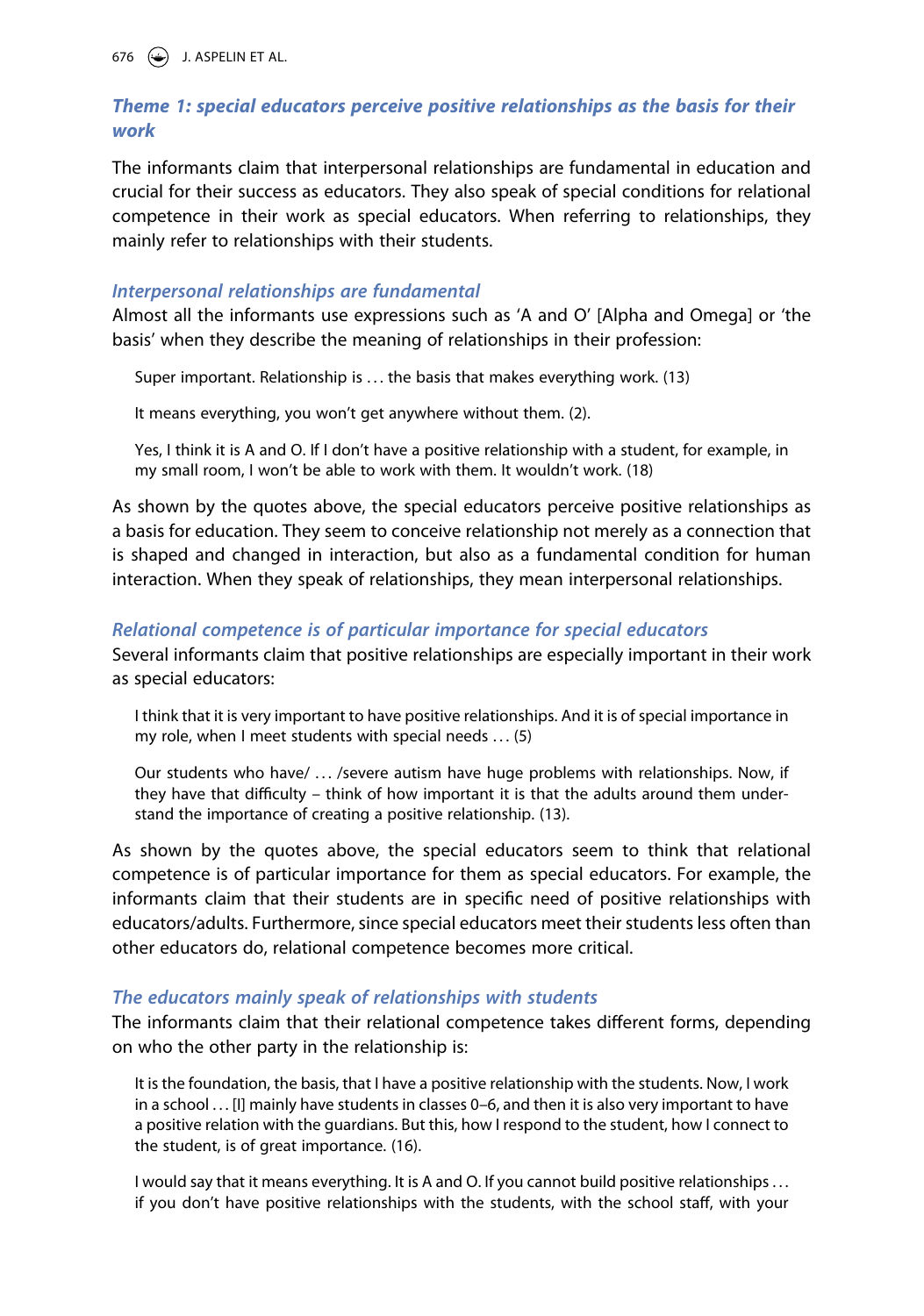principal, with the colleagues – you cannot achieve anything if you can't build positive relationships. (17).

As shown by the quotes above, the special educators mainly connect relational competence to their relationships with students, although they also refer to their relationships with colleagues, parents and others. Regardless of the other party in the relationship, interpersonal relationships are understood as fundamental.

# *Theme 2: special educators perceive relational competence as mainly realised by an accepting attitude*

The informants see relational competence as primarily manifested by an accepting attitude, although it is also seen as manifested by a challenging attitude.

#### *An accepting attitude*

According to the informants, relational competence is mainly realised by an accepting attitude:

Partly that I am calm, listening to the student ... A humility towards the student, too. You cannot just jump in and say: 'yeah, you're having trouble with this'. (21)

Often, my relationships with students aren't demanding, because I don't make any demands. The teachers and the mentors make demands./ . . . /And, as long as my door is open and the couch is there and you can come and go a bit as you please, there are no problems in the relationships. Problems come with demands. (7)

As shown by the quotes above, the informants connect relational competence to an attitude in which the students are accepted as they appear in the 'here and now'. This attitude is adjusted to the particular situation, and has a unique form in every single contact. The informants use different expressions to describe this attitude: to act nonevaluating; to be humble; to care; to pay attention to, listen to or show interest in the unique individual; and so on.

#### *A challenging attitude*

The educators also claim that relational competence is realised by a challenging attitude:

But I know I can ask: 'Do you want to tell me?' 'Sure I do'. So, this is also a response. You, so to speak, lift up the students' strengths. I know them, and try to push them forward. You know, I always want to challenge my students. (12)

So, yes, a bit more relationship building is needed from us, who don't meet the student all the time, who do guest performances. Then you must be skilled in winding up the student and using all the tricks you can to catch the students' interest. (4)

As shown by the quotes above, the informants (also) connect relational competence to an attitude in which the students are challenged. For example, they use expressions such as 'pushing the students', 'lifting them up', 'catching their interests' and 'changing them'. This is a more goal-oriented and progressive attitude than the one described above.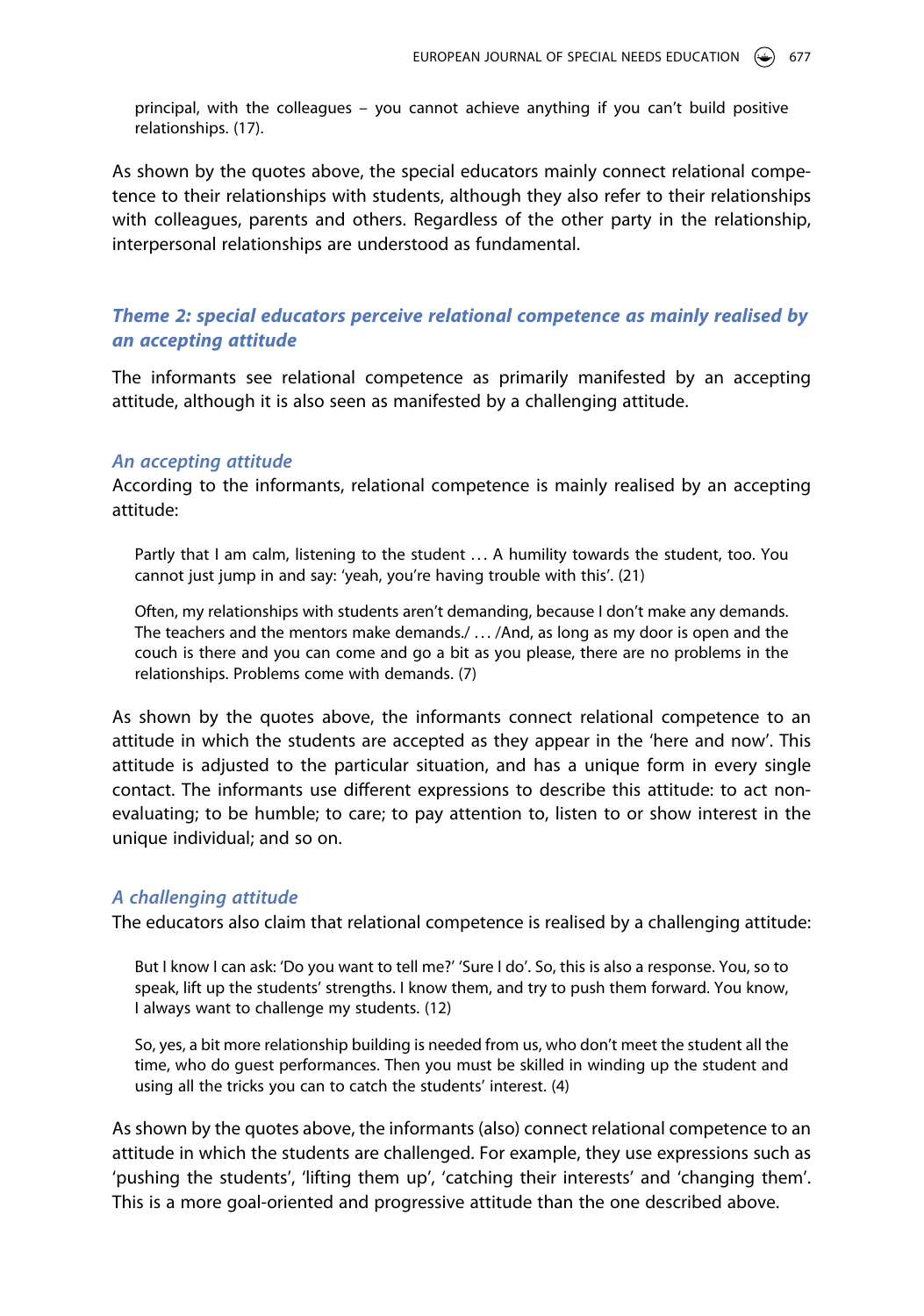678  $\leftrightarrow$  J. ASPELIN ET AL.

# *Theme 3: special educators perceive relational competence as realised by finding a personal connection to the student*

The special educators claim that their relational competence is realised by finding a personal connection to the student. This connection can be established in different ways and by different 'strategies'.

# *Seeing the students as individuals*

According to the informants, they, as special educators, can establish a personal connection with the students by seeing them as individuals, and thereby showing that they care for them. The informants also express that they, as adults, have to 'open up', so that the students can see the person behind the professional:

It's not like we start working immediately; instead, we always talk a little about how the day has been or what they've done during the weekend or if they have something to tell me./ ... /then I'll ask about that the next time I see them./ . . . /So that they feel that you've been listening to what they were saying. It's not only a game, it's important. (11)

Humour is an important component, as is meeting on a personal level, [so] that I can open up to them and also tell some jokes. And he knew a lot about me and my family and my dogs and he told me about his family. I mean . . . we didn't just talk about school stuff. (9)

As shown by the quotes above, this strategy means that the educator invites the students into a mutual exchange, where both student and teacher meet on a personal level. Establishing such a relationship improves the opportunities to cooperate with school work, according to the educators.

# *Starting from students' own interests*

As a special educator, it is possible to establish a personal connection with students by starting from the student's hobbies or personal interests, such as video games, soccer or skiing:

And then it was a lot about different action figures and things like that. And he had some figures with him, but wasn't allowed to have them in the classroom./ . . . /But when he was with me it was OK and he could have these figures there. And then it was OK to do the things that we did. (5)

And her special interest was quite unique, she'd learned Korean writing./ . . . /And so I asked her: 'Is it possible to write numbers with that too, could you do that?', 'Yes, that would be possible.'/ . . . /Yes, then she started doing math. She wrote in Korean. But then I said: 'you have to write ... I mean, I don't understand Korean, so you have to write ... You have to translate it so that I can understand'. And she did. (1)

As shown by the quotes above, when using this strategy, the educator starts from the student's interests in order to establish a personal connection with the student. In contrast to the strategy outlined above, in which the educator invites the student into a mutual exchange, this strategy is unilateral, since the teacher does not necessarily share the same interests. Another difference is that the students' interests are not only used as a means to establish a relationship, but also, at times, to facilitate the actual school work.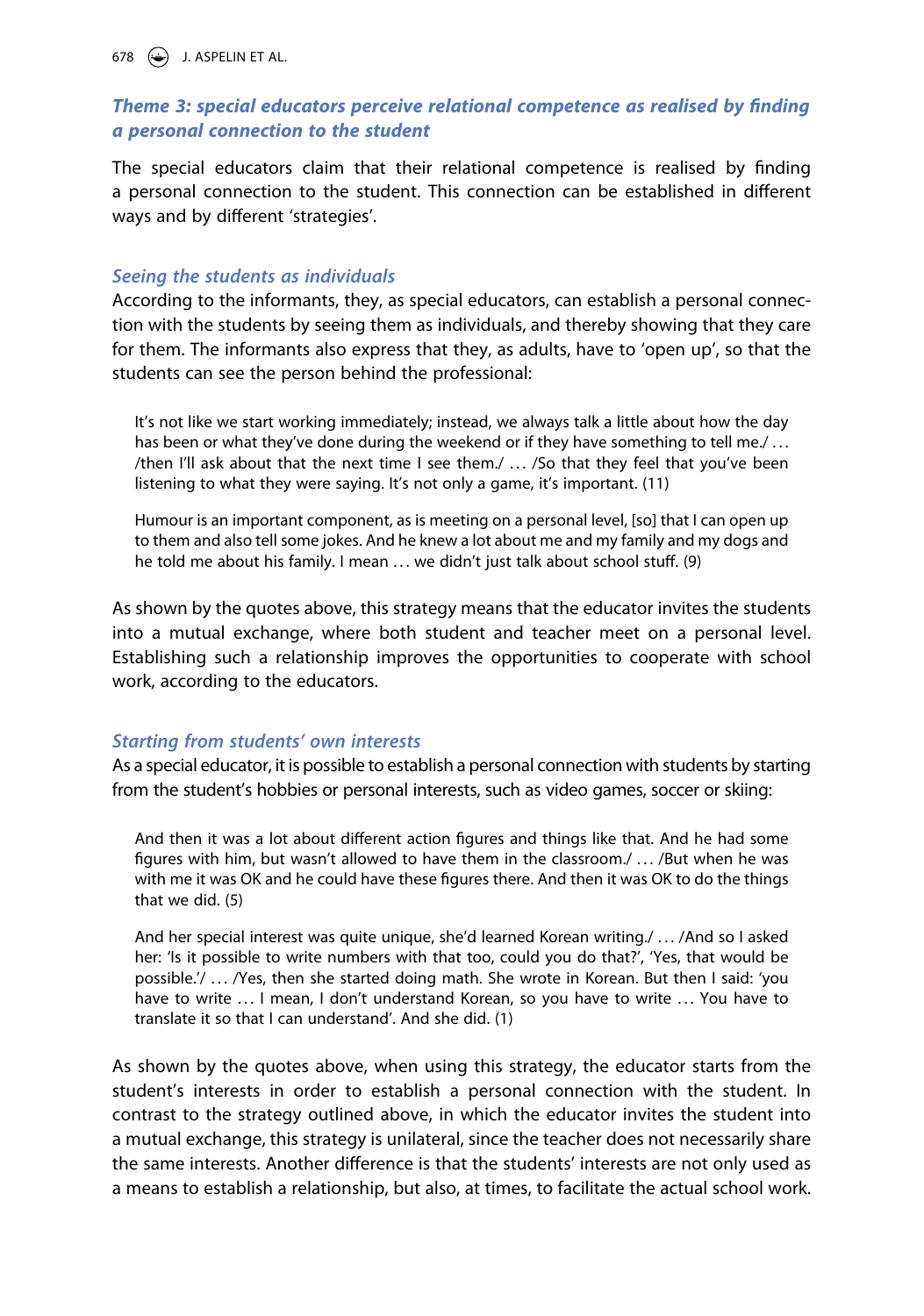# *Finding the students' specific strengths and weaknesses*

As a special educator, it is possible to establish a personal connection with students by trying to understand the student's specific strengths and weaknesses and adjusting the learning environment based on this understanding:

/ . . . /when it comes to students with difficulties, as is the case here, then you have to understand the specific problems that these students are facing. Having knowledge about it is obvious, but understanding it . . . Knowledge is not always enough, but you have to understand: 'What's making this particular thing difficult for the student?' And then you have to establish a relationship. (12)

It's a little difficult to put into words, but to understand his logic . . . When I finally figured out how to present things, it was so much easier to work with mathematics . . . Kind of how he perceives the tasks. (20)

As shown by the quotes above, when using this strategy, the educator tries to create a complete picture of the student, including their specific strengths and weaknesses, and their personalities. The educator then uses this picture to view the situation from the student's perspective, and adjusts the learning environment accordingly.

# *Theme 4: realisation of relational competence through the development of trusting relationships*

The special educators claim that their relational competence is realised by building trusting relationships. This often involves laborious work. In contrast to Theme 2, which had a 'here and now' perspective, this theme is about a long-term relationship strategy.

# *Trust is the foundation*

According to the informants, relational competence is realised through relationships characterised by trust. Students at risk may lack trust in adults, and earning their trust is crucial for rebuilding their relationship with the school:

Then, I would probably say that, in some way, trust, I think, is something you have to create. That is, students ... feel trust in you as a person, and feel that you have knowledge and an interest, and that you are committed to their development. (20)

What I have noticed when I've met students who have been in difficulties,/ ... /when the problems are already there, and you meet that student for the first time, they are quite annoyed by both school and maybe also by life. And, many times, I notice that the students, they lack trust in the adult world. So trust/ . . . /is a word or concept that is important when talking about relational competence, trust. (9)

As shown in the quotes above, the informants see trust as the foundation of relationships, and thus as a central part of their relational competence. They believe that their students often lack trust in the adult world and that they, as educators, therefore need to work actively to win the students' trust.

#### *Building trustworthiness takes time*

The informants say that it takes time – often a long time – to build trusting relationships: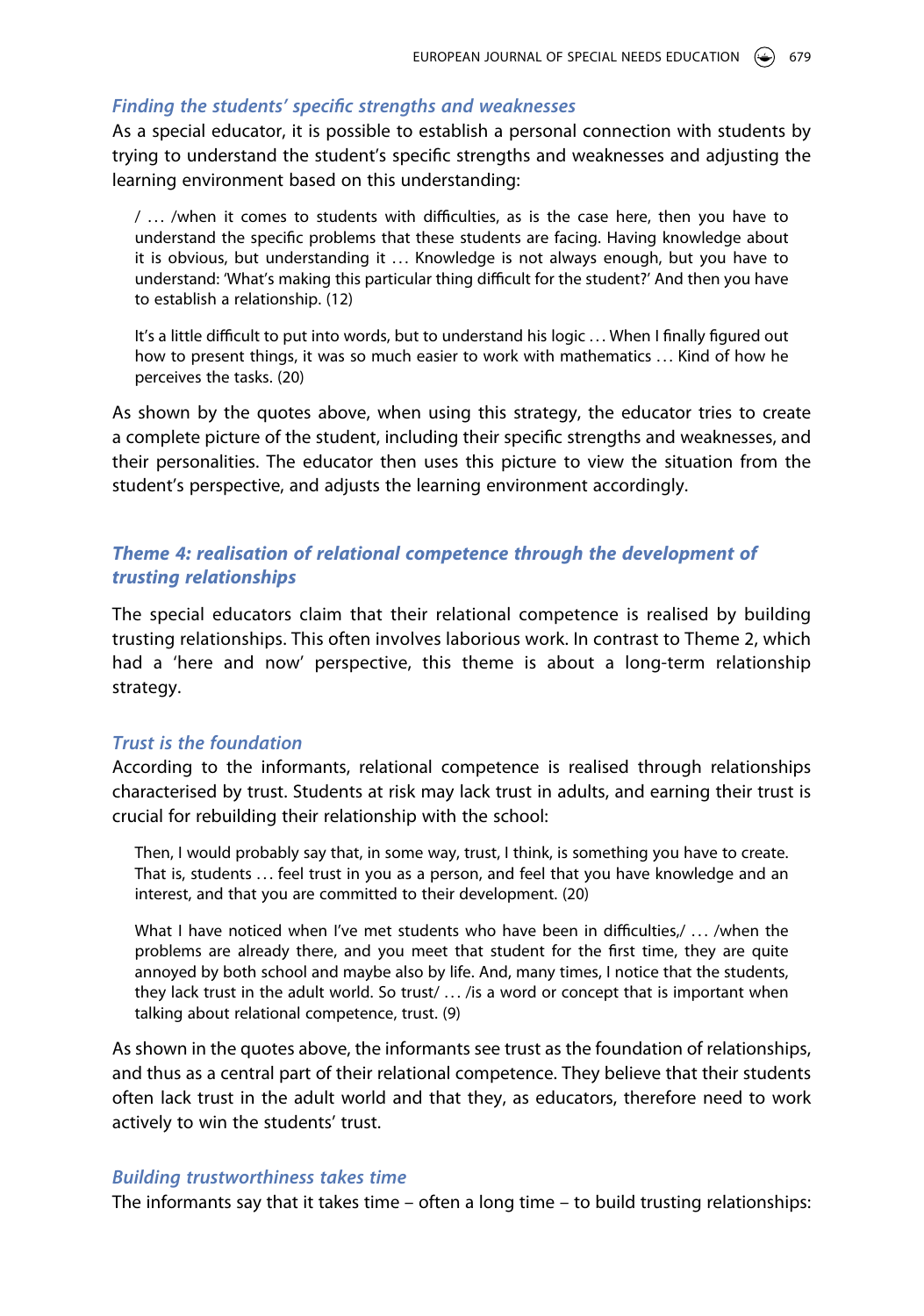680  $\left(\rightarrow\right)$  J. ASPELIN ET AL.

Then, it can take a little different time in relationships ... that is, the creation in the relationship and that . . . but it is also allowed to take time. This is not something that can be rushed, since there are many influencing factors. (6)

We will fix this./ ... /It is not always what you say, but it is important to convey a feeling when you're creating relationships. It has to . . . kids feel, especially these kids who are in difficulties. If they've been in trouble for several years, well, it can take a year to really gain this trust. (14)

As the quotes above show, the informants believe that the building of trust, especially in relation to students in difficulties, must be allowed to take time. The process should not be forced. It also takes different amounts of time, depending on who the student is and what he/she has been through before.

# *Building trust is often laborious work*

The informants say that building trusting relationships is often a laborious job:

But in the beginning, I can ... maybe just tell her that, 'yes, I understand that you're lying, we will talk more about that later'. To make her aware that, 'yes, I'm in control', but we can't do anything about it now, because we haven't built anything up, we just have nothing to build on. (12)

He didn't talk. I didn't even know if he had a language. But I was where he was. During a week, the lessons were from eight to twenty past nine. Then, after a week, we told him, 'now you will be at school until 12 o'clock'. And then slowly build up. But it took the whole fall and half of spring before he took off his jacket, before he took off his shoes. (18)

As the quotes above show, the informants say that building trusting relationships requires strong personal commitment and patience from the educator. Obstacles are often encountered during the process; for example, students may hold defensive positions or have excessively extroverted behaviour. These obstacles need to be overcome in order for the student to develop, which requires strategies.

# **Discussion**

The aim of this paper is to explore experienced special educators' perceptions of relational competence and how it is manifested in their occupational roles. International research has shown that the quality of the teacher-student relationship plays a vital role in education. The present study contributes to the field by highlighting special educators' relational competence. This work provided a thorough qualitative understanding of how special educators perceive relational competence as part of their profession. Below, the findings are summarised and the research questions are discussed.

# *A clearly empathised relational perspective: a need for a more nuanced discourse?*

The title of this article, 'It means everything', summarises the findings as a whole, especially those of RQ 1. The special educators perceive positive social relationships as essential, and consider that they could not do their job without skills in building and promoting them. In other words, they perceive relational competence as being at the heart of their work and as a basic educational competence – if not the most basic. They also seem to imply that relational competence is of particular importance for special educators, since their students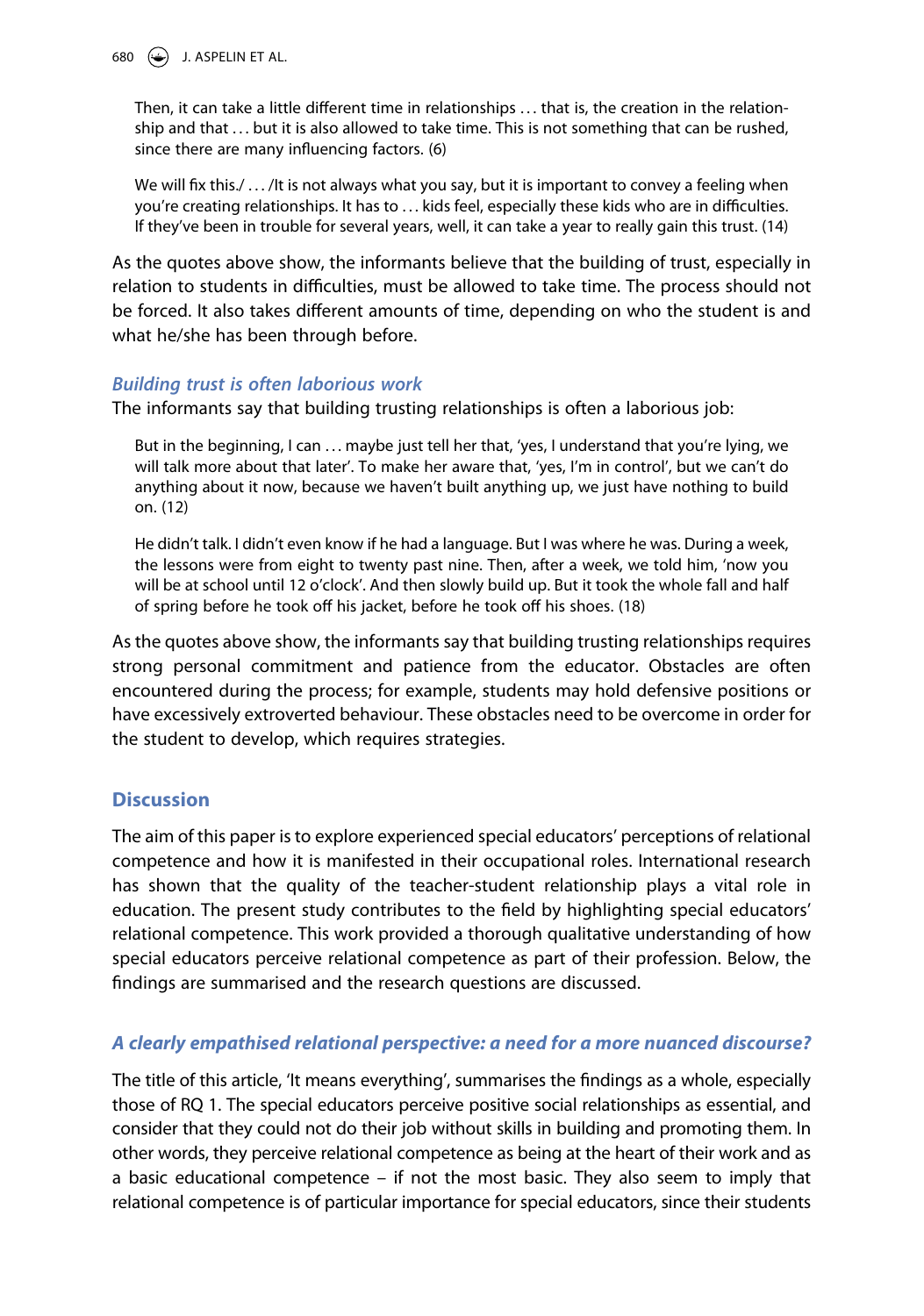are in specific need of positive relationships with adults. Based on Von Wright's [\(2006](#page-15-12)) concepts, the results indicate that the special educators understand their work mainly from a 'relational perspective'. That is, they understand students and others as subjects in relation to their environment, and not as objects defined by inner and/or outer attributes. Relational competence is understood as a situated skill that is manifested in interaction, rather than as something that the individual teacher possesses, regardless of context. It may be surprising that the special educators so strongly underscore the importance of *interpersonal* relations, and that other relationships (e.g. between student and groups, student and organisation etc.) play minor roles in this discourse.

However, this study also indicates that the special educators' perceptions of relationships are experience-based rather than theory-based, which means that although they emphasise that relationships are essential, they do not provide very nuanced arguments about what this means. For example, expressions such as 'A and O' and 'the basis' are frequently used, but theoretical concepts that could clarify the meanings of such expressions are not applied. That special educators emphasise relationships, yet sometimes do so in a rather standardised form, suggests the need for a more nuanced relational discourse on special education, in both practice and on the level of policy.

#### *An accepting, interpersonal role: a need for more challenges?*

Theme 2, which was the first theme answering RQ 2, showed that relational competence, according to the special educators, is realised by an accepting (non-demanding, caring, humble etc.) attitude. The educators focus on the student as a person. They associate relational competence with encounters in the 'here and now', between the educator and the students (or others). According to Shibutani's [\(1961 \[1995\]\)](#page-15-13) concept, the special educators largely perceive their position as an 'interpersonal role'. They imply that, first and foremost, the pedagogical relationship has an intrinsic, personal value, and that their aim is to meet and care for the student as a human being. Then, as understood from Shibutani's framework, their relational competence largely comprises the ability to build relationships that are expected of the teacher as a human being encountering other human beings. For example, the special educators rarely talk about relationships as a means of achieving learning goals or other goals. Nor do they comment much on methods for influencing students, or on how to manage students' shortcomings, diagnoses or any specific difficulties. It is likely that the results would be different if a corresponding study were to be conducted with other educators, such as subject teachers.

However positive and sympathetic it may be for special educators to focus on the student as a person and to emphasise an accepting attitude, this result may also indicate something problematic. If we assume that education is about confirming the student both as who he/she *is* and as who he/she *could become*, it seems noteworthy that a challenging, goal-oriented and progressive attitude plays such a modest role in the material. Consequently, the question of whether the educators sometimes have a *too accepting* pedagogical attitude could be raised. Research (e.g. de Boer et al. [2012](#page-14-2)) points at the potential risks of too close relationships between special educators and their students. Indeed, strong interpersonal bonds are crucial in education, especially in special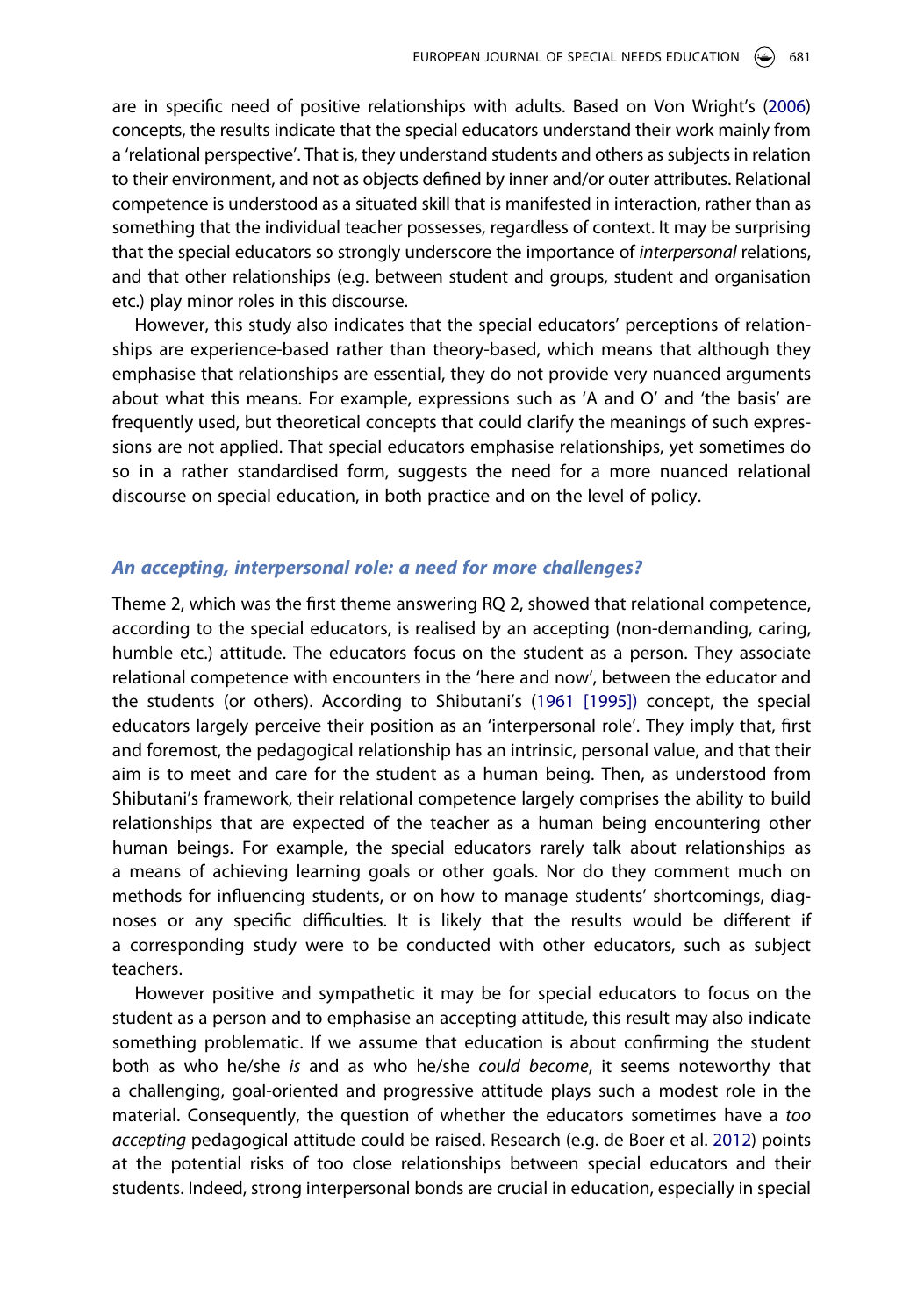682  $\left(\rightarrow\right)$  J. ASPELIN ET AL.

education. Nevertheless, an optimal pedagogical relationship is characterised by a balance between closeness and distance (Aspelin and Jonsson [2019\)](#page-14-0).

# *The primacy of a personal connection: a need for a more professional relationship?*

Theme 3, which answered RQ 2, showed that relational competence, according to the special educators, is realised by finding a personal connection to the student. The educators describe three different 'strategies' for making this connection: (1) seeing the student as an individual and engaging in a mutual exchange, (2) starting from the student's hobbies or personal interests, and (3) creating a complete picture of the student in order to identify his/ her specific strengths and weaknesses and adjust the learning environment accordingly.

The first two strategies, which relate to the 'interpersonal role' described by Shibutani ([1961\[](#page-15-13)1995]), assume that a personal connection needs to precede a professional relationship (or a 'conventional role'). This assumption about the primacy of a personal connection not only quantitatively dominates the data, but is also strongly emphasised by most of the respondents. It is therefore of interest to question where this assumption might come from.

Similar to some of the other themes, such as viewing interpersonal relationships as a foundation for working with students in need of support, the respondents use colloquial speech when expressing their beliefs. Rather than expressing their beliefs through the use of a formal and professional language, such as by using theoretically grounded terminology and concepts, they typically use less precise, everyday words. A possible interpretation of this observation is that these assumptions are experientially grounded, as opposed to being more theoretically grounded knowledge acquired through formal education. Furthermore, when asked, most respondents state that they were not explicitly taught how to establish relationships with students during their formal education.

Of course, the assumption of the primacy of a personal connection is not necessarily any less true just because it is experientially grounded. However, this assumption might limit the readiness of special educators when working with students who are not interested in establishing a personal relationship, or who are unwilling to communicate for other reasons. Furthermore, this assumption of the primacy of a personal connection highlights an area in which more knowledge is needed, and in which findings from research that potentially conflict with this strong conviction might prove difficult to implement.

# *Long-term relational work as the focal point: a need for more focus on academic goals?*

Theme 4, which answered RQ 2, showed that relational competence, according to the special educators, is realised by building trusting relationships. This process is accomplished in the long term, often involves laborious work, and is often hindered by the students' lack of trust in the adult world. Through differentiation in the relationship – which can involve flexibility between making demands on the student and not making any demands at all – the special educators work patiently and purposefully to regain the students' trust and rebuild their confidence. Here, an image of the informants prioritising their students' personal development emerges. Once again, according to Shibutani's [\(1961 \[1995\]\)](#page-15-13) concepts, the informants mainly understand their task as a social endeavour, which means that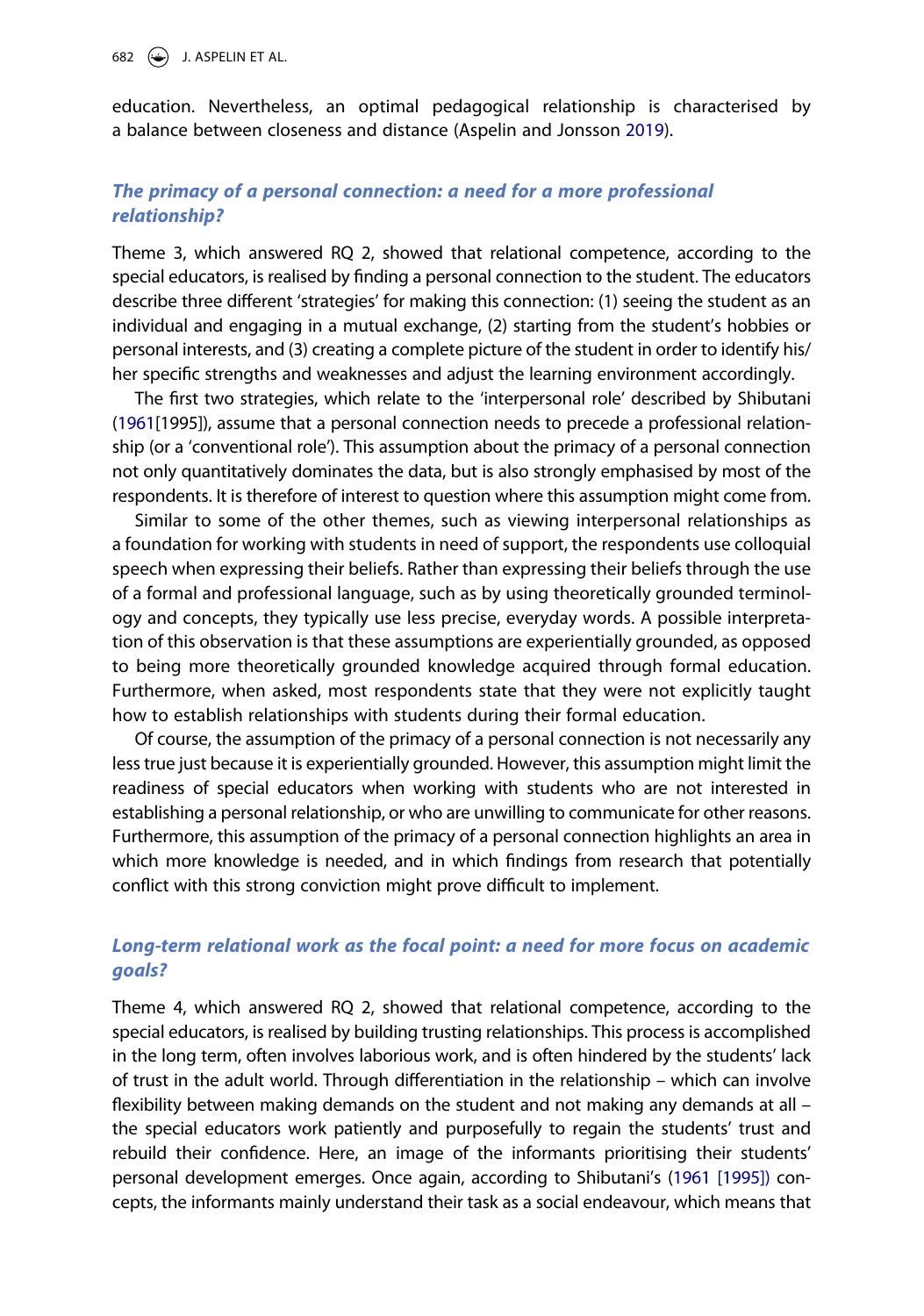they act in an 'interpersonal role' rather than in a 'conventional role'. Their mission seems to be to support their students in gaining trust in school and in the adult world.

To some extent, this finding seem to confirm the results found by Göransson et al. ([2015](#page-15-10)), which indicate that special educators emphasise values such as relationships and equality, and do not attach as much weight to academic goals. For the informants, education is not primarily about organisational perspectives, but about building longlasting and trusting relationships.

#### *Conclusions*

When describing how special educators' relational competence is realised in practice, three main themes were identified in the interviews. First, relational competence is mainly perceived as having an accepting and caring attitude towards the students. Second, most educators strongly emphasise that a personal relationship needs to precede a professional relationship. Third, they emphasise that there is a need to invest in the long-term building of trust. Taken together, these findings suggest that the educators in this study clearly view a personal relationship with the students as central to all aspects of their work. Having such a relationship requires the educators to 'open up' in turn, in order to build a personal connection; in addition, they sometimes feel that they have to downplay the qualification purpose of education. While perceived as successful by the educators, this interpretation of relational competence may also be seen as fragile, partly because the work with these (sometimes quite vulnerable) students relies on relationships that may be temporary or otherwise unstable, but also because not all students are comfortable with having personal relationships with staff. Finally, the use of colloquial speech, rather than formal language, when discussing relationships is an overarching tendency that transcends the themes. This could be due to knowledge about relationships and relational competence being experientially grounded and not acquired through formal education – an interpretation that was substantiated by respondents stating that they were not explicitly taught how to establish relationships with students during their education.

# **Implications for special education teacher preparation**

According to the informants, relational competence should not be defined in terms of specific methods or techniques, nor should it be understood as something that some special educators have but others lack. Instead, it is a competence that all educators manifest, more or less, in everyday situations and encounters. Overall, communicative aspects are central in the informants' understandings of relational competence. This result has implications for special education teacher preparation.

The findings suggest that pre-service special educators need opportunities to reflect on interpersonal communication in different educational situations that represent behavioural variations. For example, one task could be for pre-service special educators to describe, interpret and analyse the interaction between special educators and students with diverse needs. Also, they could discuss how the educators could have acted differently in order to enhance the relationships. Rimm-Kaufman et al. ([2003\)](#page-15-6) have proposed three questions that are useful for such a discussion of relational competence: (1) What constitutes sensitive behaviour towards a child with a specific disability?; (2) How much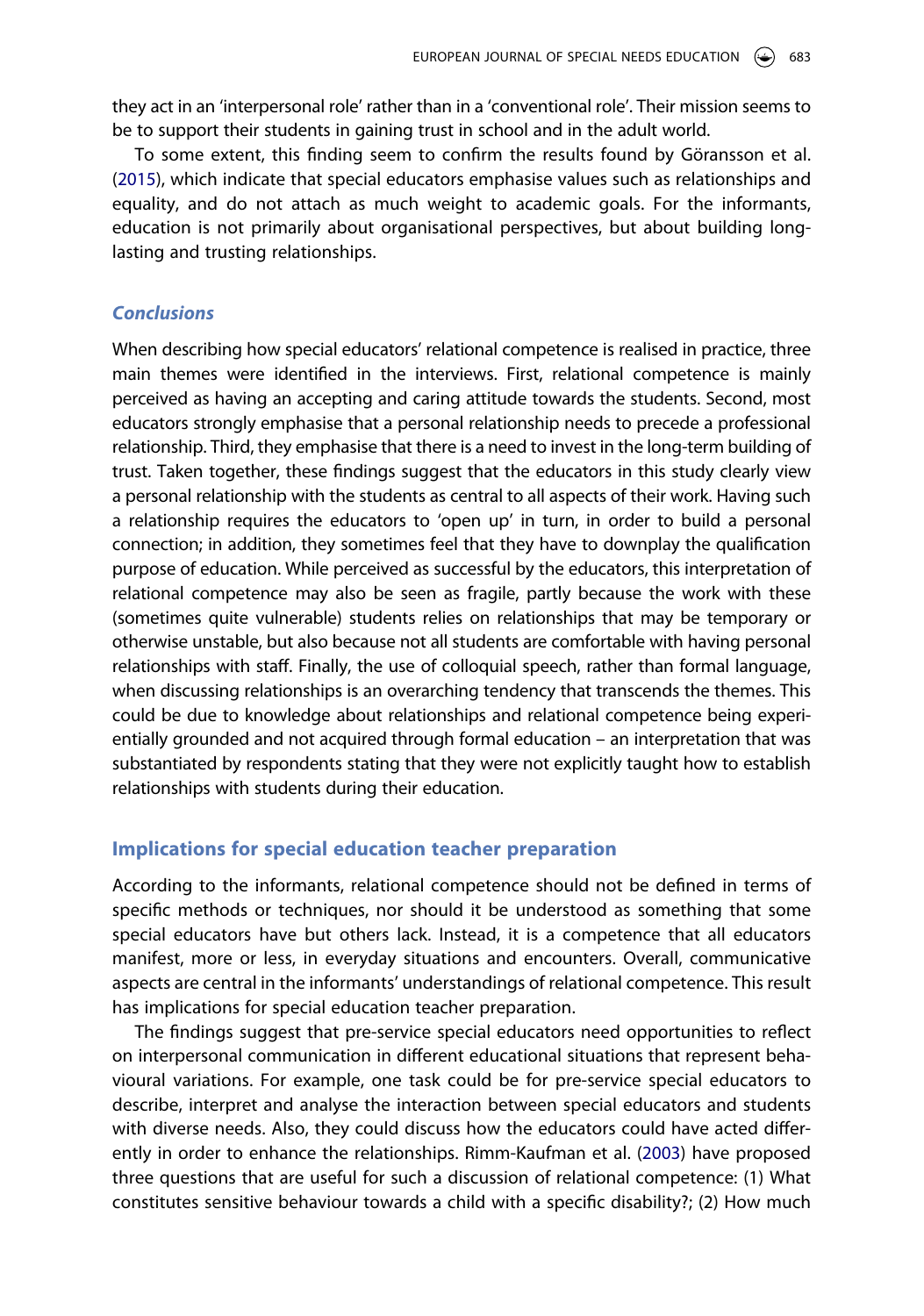684  $\bigodot$  J. ASPELIN ET AL.

sensitivity is enough to promote learning and development?; and (3) Is sensitivity more essential for children with certain disabilities than for children with other disabilities?

In the next part of our project, pre-service special educators will reflect on simulated interactions in video films. The analysis will focus on the informants' developmental needs regarding how they understand relational competence. This is our next step for developing knowledge about this essential – but still largely unexplored – phenomenon in special education.

#### **Disclosure statement**

No potential conflict of interest was reported by the authors.

# **Funding**

This work was supported by the Swedish Research Council under [Grant 2018-03785**]**.

#### **ORCID**

Jonas Aspelin http://orcid.org/0000-0003-0917-6689 Daniel Östlund **b** http://orcid.org/0000-0001-5196-4844 Anders Jönsson **b** http://orcid.org/0000-0002-3251-6082

# **References**

- <span id="page-14-8"></span>Aspelin, J. [2017.](#page-3-0) "We Can Recite It in Chorus Now!: An Interactionist Approach to the Teacherstudent Relationship and Teachers' Relational Competence." *Classroom Discourse* 8 (1): 55–70. doi:[10.1080/19463014.2016.1271991](https://doi.org/10.1080/19463014.2016.1271991).
- <span id="page-14-0"></span>Aspelin, J., and A. Jonsson. [2019.](#page-1-0) "Relational Competence in Teacher Education. Concept Analysis and Report from a Pilot Study." *Teacher Development* 23 (2): 264–283. doi:[10.1080/](https://doi.org/10.1080/13664530.2019.1570323) [13664530.2019.1570323](https://doi.org/10.1080/13664530.2019.1570323).
- <span id="page-14-5"></span>Aspelin, J., and S. Persson. [2011.](#page-3-1) *Om relationell pedagogik* [On Relational Pedagogy]. Malmö: Gleerups.

<span id="page-14-6"></span>Bingham, C., and A. M. Sidorkin, eds. [2004.](#page-3-1) *No Education without Relation*. New York, NY: Peter Lang.

- <span id="page-14-4"></span>Bladini, U.-B. [1990](#page-3-2). "Från Hjälpskolelärare till Förändringsagent: Svensk Speciallärarutbildning 1921–1981 Relaterad till Specialundervisningens Utveckling Och Förändringar I Speciallärarens Yrkesuppgifter. [From Help School Teacher to Change Agent]." PhD diss., University of Göteborg. Accessed 14 June 2020. <http://hdl.handle.net/2077/15579>
- <span id="page-14-10"></span>Braun, V., and V. Clarke. [2006.](#page-5-1) "Using Thematic Analysis in Psychology." *Qualitative Research in Psychology* 3 (2): 77–101. doi:[10.1191/1478088706qp063oa.](https://doi.org/10.1191/1478088706qp063oa)
- <span id="page-14-1"></span>Carter, E. W., and C. Hughes. [2005](#page-2-0). "Increasing Social Interaction among Adolescents with Intellectual Disabilities and Their General Education Peers: Effective Interventions." *Research & Practice for Persons with Severe Disabilities* 30: 179–193. doi:[10.2511/rpsd.30.4.179](https://doi.org/10.2511/rpsd.30.4.179).
- <span id="page-14-9"></span>Clarke, V., and V. Braun. [2017](#page-4-0). "Thematic Analysis." *The Journal of Positive Psychology* 12 (3): 297–298. doi:[10.1080/17439760.2016.1262613](https://doi.org/10.1080/17439760.2016.1262613).
- <span id="page-14-2"></span>de Boer, A., S.J. Pijl, W. Post, and A. Minnaert. [2012.](#page-2-0) "Peer Acceptance and Friendships of Students with Disabilities in General Education: The Role of Child, Peer, and Classroom Variables." *Social Development* 22: 831–844.
- <span id="page-14-3"></span>Florian, L. [2019](#page-2-1). "On the Necessary Co-existence of Special and Inclusive Education." *International Journal of Inclusive Education* 23 (7–8): 691–704. doi:[10.1080/13603116.2019.1622801.](https://doi.org/10.1080/13603116.2019.1622801)
- <span id="page-14-7"></span>Gergen, K. [2009.](#page-3-3) *Relational Being. Beyond Self and Community*. Oxford: Oxford University Press.